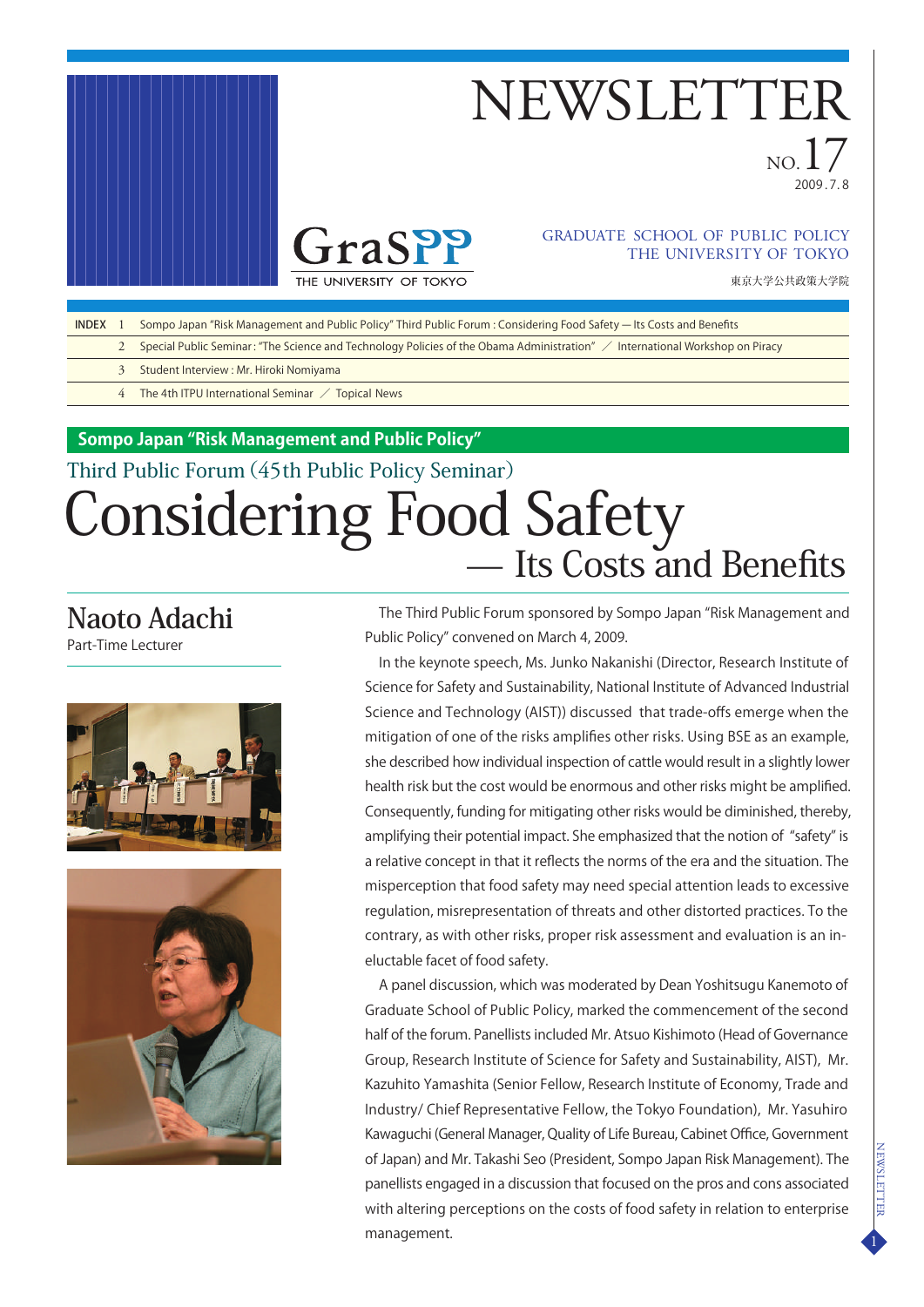#### **Special Public Seminar**

### "The Science and Technology Policies of the Obama Administration"

Sponsored by the Graduate School of Public Policy's Science, Technology and Public Policy Research Unit (SciTePP)

#### **Go Yoshizawa,** Project Lecturer

A special seminar was held on March 10, 2009, at the Sanjo Conference Hall featuring Professor Christopher Hill of George Mason University. Professor Hill is a leading authority in the field of science and technology policy in the United States with over 25 years of experience in academia, industry and government service.

Professor Hill began his talk by introducing the main challenges confronting the new Obama Administration. Domestically, a key challenge involves the President's emergency policy initiatives, facilitation of global economic recovery and restoration of America's reputation overseas. In Professor Hill's evaluation, President Obama brings a new perspective to science and technology. Distinguishing features of the new approach includes an amplification of funding for technology and R&D and the employment of world class scientists. An interesting point put forth was that since early 2005, the term "technology policy" was commonly used to denote IT policy. Technology policy as we now know it was referred to as "innovation policy" . In concluding his lecture, Professor Hill conveyed a strong sense of optimism in responding affirmatively to a query regarding whether or not the Obama Administration was capable of meeting the challenges faced.

Respondent Mr. Michael Rogers, who has long been well-versed in Europe's science and technology policies, cautioned that the process of employing a number of top level scientists does not necessarily mean that the nomination process is transparent. He put forth an argument that it was essential to adopt a balanced approach to science and technology policy that goes beyond the input of scientific advisors and attempts to unite disparate political stakeholders by seeking the input of various specialists and citizens alike. Professor Hill addressed this concern by pointing out that in the government appointment system in the US, scientists occupy a special ground.

## International Workshop on Piracy

#### **Masahiro Matsuura,** Associate Professor

The issue of piracy, as exemplified by the recent episodes in Somalian waters, is becoming an issue of vital international concern. As an avenue for examining effective resolution strategies in regard to this issue, the Ocean Policy Education and Research Unit, sponsored by the Japan Foundation, held the "International Workshop on Piracy" on March 16, 2009, at the auditorium of The International House of Japan. The workshop invited scholars in the field as well as practitioners involved in activities affected by these acts of piracy to share their insights and to seek solutions on the issue.

After an opening salutation from Professor Naoya Okuwaki of the University of Tokyo Graduate Schools for Law and Politics delivered presentations on topics ranging from legal aspects of policies to counteract piracy to the design and implementation of such policies. Presenters included Associate Professor Robert Beckman from the National University of Singapore's Faculty of Law, Professor Shigeki Sakamoto from Kobe University's Gradate School of Law and Faculty of Law, Carolin Liss, Research Fellow from Murdoch University's Asia Research Centre (Australia), Mr. Yoshiaki Ito, Executive Director of ReCAAP's (Regional Cooperation Agreement on Combating Piracy and Armed Robbery against Ships in Asia) Information Sharing Center

(Singapore), and Joshua Ho, Senior Fellow of Nanyang Technological University's S. Rajaratnam School of International Studies (Singapore).

Following the presentations, Professor Hideaki Shiroyama of the University of Tokyo's Graduate Schools for Law and Politics chaired a lively panel discussion that clarified the United Nations resolutions to counteract piracy and examined the composition of the groups involved in piracy. Coming on the heels of a cabinet decision to implement anti-piracy measures, participation in the event by members of the general public was high. The Ocean Policy Education and Research Unit, which investigates a number of maritime issues from a public policy perspective, plans to offer more public events of this type in the future.

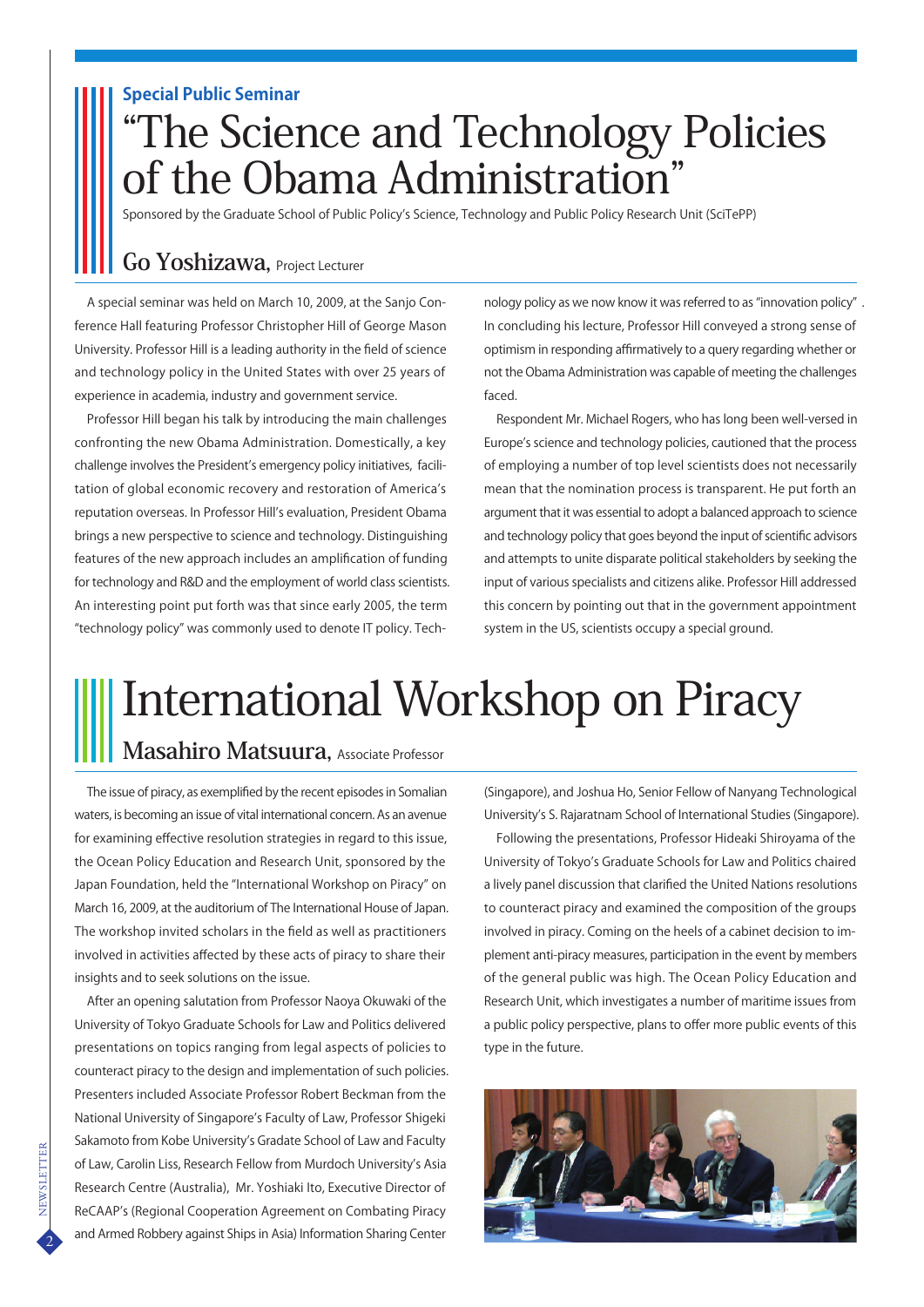- I heard that your undergraduate degree is in Engineering. So what prompted you to enrol in a public policy school for graduate studies?



In 2003, I enrolled in the Civil Engineering program mainly because I was enthralled by civil infrastructures. It is quite common for those who graduate with an undergraduate in Engineering to continue on to Engineering graduate school. However, as I was interested in a course taught by Professor Kanemoto called "Economic Evaluation of Public Policies" , I decided to join the Graduate School of Public Policy (GraSPP). The course, which is a core element of the Economic Policy Course, incorporated cost and demand analysis exercises of infrastructure projects. Infrastructure issues are ineluctably entwined with development initiatives.

#### - You visited the Grameen Bank last summer

I think that, in the future, I would like to be involved with development activities in developing countries. I want to work for an organization that creates opportunities for people living in those countries by proving suitable social and economic foundations. That is also what the Grameen Bank is aiming at.

In addition to visiting the Grameen Bank's headquarters in Bangladesh's capital city of Dhaka, I visited a village in the region in order to meet with individuals that had actually borrowed funds to start up their own enterprises. After seeing firsthand how strong the relationship was between the Grameen Bank staff and the people of the village, I readily understood why the Grameen Bank enjoys such a high rate of loan repayment. I felt that the social system structure for delivering financing to promising impoverished individuals and the grassroots activities designed to support such initiatives epitomized an exceptionally effective balancing of macro and micro activities within the bank. In graduate school, we learn about international cooperation; but, I feel that there is an overemphasis on the macro perspective. The micro-macro perspectives cannot by separated.

-Please tell us why you have decided to search for work with a private financial enterprise.

I feel that I would like to hone my specialisation.The financial institution where I'll join provides a system that individual students will be able to specify the area they like to engage in. I hope to find work in project finance as an infrastructure specialist, although I realise that profitability is a central objective in private banking. Currently, in the Asia marketplace, such enterprises are only seen as being viable in China, Vietnam and Thailand. I think that establishing such enterprises in places like Bangladesh also hold promise.



Economic Policy Course, the Class of 2009 Mr. Hiroki Nomiyama





#### -I' d like to ask you for your impressions of GraSPP.

In comparison to the economic, law and science graduate schools which aim to cultivate specialists, the objective of the public policy school is to cultivate generalists. The level of student resolve to mastering specific areas is much lower. To put it another way, with such a mindset, the knowledge imparted in GraSPP is knowledge which can be gleaned at the undergraduate level.

On the other hand, one of GraSPP's main strengths is that there is a closer relationship between faculty and students. There are no other schools where one can connect in such a collegial manner with leaders from all fields. The ratio of teachers to students is also noteworthy. The program is ideally designed for individuals who are willing to take the initiative in their studies. I hope that the future students shall bring a stronger sense of problem awareness derived from specialised or social experiences.

I think one of the hidden secrets that distinguish this graduate school is the elevated level of communication between students. In other graduate programs, students don't have nearly as much interaction, whereas in this school, there is a lot of group work. Studying together with highly motivated, intelligent individuals is something that I have come to treasure.

3